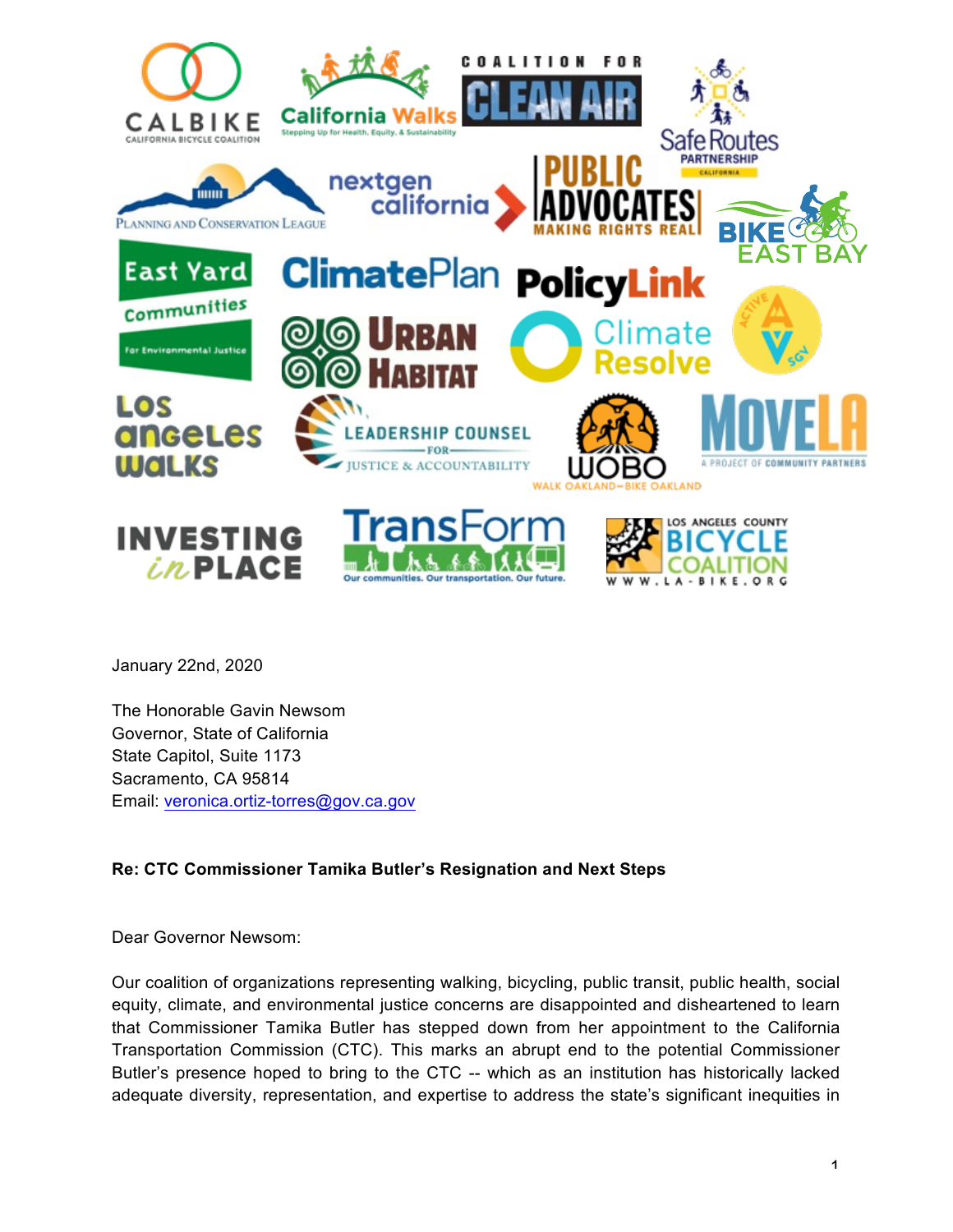transportation. It cannot be understated that this is a tremendous loss for communities across California. Ultimately, when perspectives like Commissioner Butler's are neglected, this can set the state back in its ability to meet climate, air quality, and equity goals and mandates.

The CTC is a state entity that approves and allocates over \$20 billion per year in transportation projects statewide. Despite its significant role and impact on transportation policy and funding, the CTC has long suffered limited leadership not only on climate and air quality issues, but also environmental and transportation justice. As a result, our most vulnerable and marginalized lowincome communities of color across the state have remained almost exclusively outside the purview of the CTC and our climate challenges have been exacerbated by this long-standing composition. In a change from previous administrations that ignored many critical signals that commissioner diversity and expertise were lacking, you stepped up and appointed a leading voice on climate and equity issues. The announcement of Commissioner Butler's appointment was met with great enthusiasm and demonstrated a necessary shift away from the status quo.

Commissioner Butler's unexpected departure creates a void on the Commission that she filled as an individual with experience working with disadvantaged communities and low-income communities of color as we well as direct professional experience in advancing a multimodal transportation system. This appointment was directly in line with the intent of AB 179 (Cervantes, 2017) that direct's the Governor of California to appoint Commissioners to the CTC that have "expertise in transportation issues, taking into consideration factors including, but not limited to, socioeconomic background and professional experience, which may include experience working in, or representing, disadvantaged communities." Moreover, given the lack of information and transparency regarding her departure, we are hoping to determine the circumstances that led to this important loss for the state so that we may retain diverse perspectives around equity and justice. The current configuration of the Commission demonstrates that there are structural limitations that prevent the participation of commissioners that are not self-employed or have limitations from their employers to serve on the Commission. We urge you and your team to be transparent and outline methods to address the outdated structure that led to Commissioner Butler's resignation. We offer a few guiding questions that may clarify this important public decision-making process:

- 1. What are ways we can appoint and retain qualified individuals to the CTC that are employed in the transportation sector with specific subject matter expertise that can help guide transportation policy with best practices?
- 2. How can the administration address any outdated policies that prevent transportation professionals from serving on the Commission?
- 3. How is your appointment's office collaborating with the legal department to ensure candidates are properly vetted *and that current commissioners are also held to the same standards of transparency?*
- 4. What is the current structure for compensation and participation in meetings, and what policies need to be in place to ensure that qualified commissioners are not financially prohibited from participating without additional burdens on time and funds?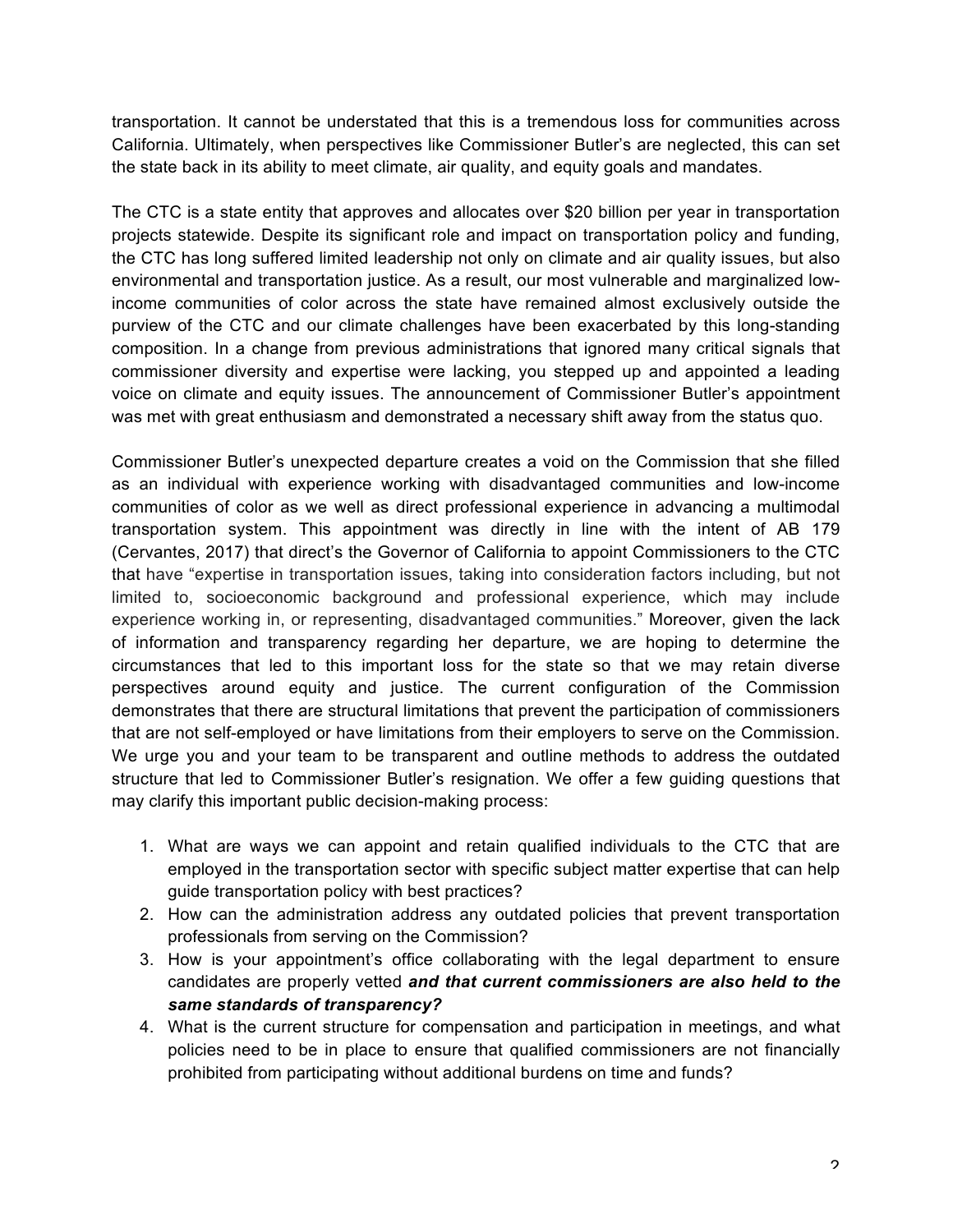Our coalition of partners has a vested interest to see strong leadership at the CTC. We are deeply concerned that without addressing the resignation of Commissioner Butler, we will continue to appoint commissioners that cannot advance state goals. To reiterate from a recent letter from our coalition dated December 20th, 2019, California needs commissioners with the following values and experience in order to meet the state's climate, equity, and health goals:

- **•** Strong commitment to transportation justice<sup>1</sup> and improving our transportation system for low-income and communities of color, including access, mobility, and transportationbased pollution burden;
- Strong understanding of greenhouse gas (GHG) emission impacts, and related vehicle miles traveled (VMT) reduction strategies, and the connection to planning and implementation of the transportation network to meet state targets;
- Deep understanding of the needs of core transit-dependent populations, and the benefits of multi-modal transportation including walking and biking;
- Knowledge of the impacts of limited transportation options and long commute times, especially as they relate to socio-economic factors and social mobility.

You now have the opportunity to appointment three new CTC commissioners that can potentially provide significant leadership on climate change, air quality, and social, economic, and environmental justice. With immediate attention to this matter, you can set the course to have California lead on addressing environmental and equity issues through the transportation sector, an area of concern for many of our state lawmakers and residents across California.

We look forward to opening a dialogue with you and your team on this important issue.

Respectfully,

Linda Khamoushian, Policy Director **California Bicycle Coalition**

Esther Rivera, Deputy Director **California Walks**

Jonathan Matz, California Senior Policy Manager **Safe Routes Partnership**

Chanell Fletcher, Executive Director **ClimatePlan**

 $1$  Transportation justice entails an affordable, accessible, sustainable, clean, efficient, and safe transportation system that provides the greatest mobility and safety benefits and other co-benefits to our most vulnerable residents, while protecting them from harm. It requires that a fair share of transportation funding be set aside to meet the needs that underserved and overburdened communities identify as priorities, and that transportation investments generally avoid harming those communities.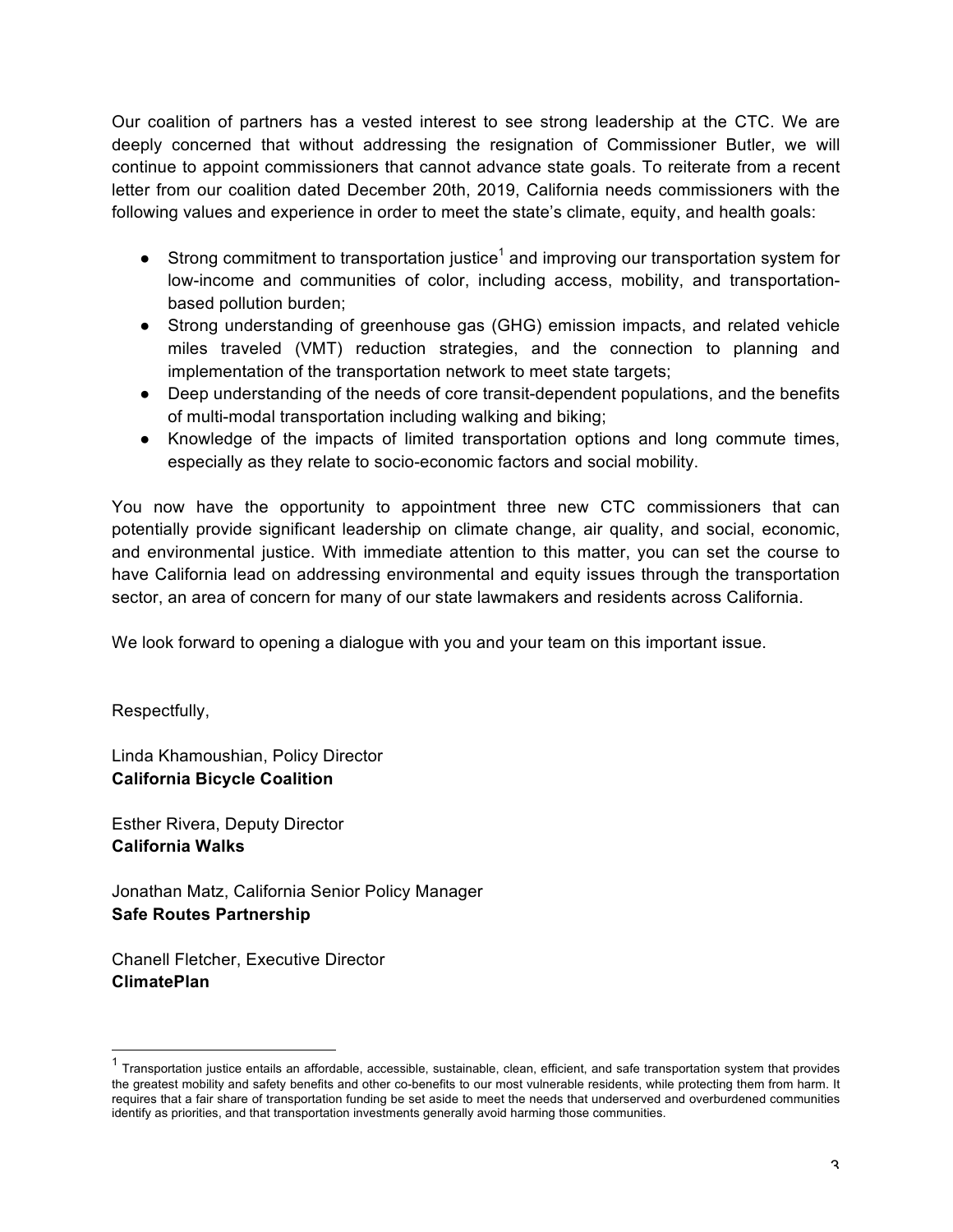Matthew Baker, Policy Director **Planning and Conservation League**

Josh Stark, State Policy Director **Transform**

Chione Lucina Muñoz Flegal, Managing Director **PolicyLink**

Christopher Chavez, Deputy Policy Director **Coalition for Clean Air** 

Julia Jordan, Policy Coordinator **Leadership Counsel for Justice and Accountability** 

Bob Allen, Policy and Advocacy Campaign Director **Urban Habitat**

David Weiskopf, Senior Policy Advisor **NextGen California** 

Dave Campbell, Advocacy Director **Bike East Bay**

Chris Hwang, President **Walk Oakland Bike Oakland** 

Eli Akira Kaufman, Executive Director **Los Angeles County Bicycle Coalition**

Denny Zane, Executive Director **Move LA**

John K. Yi, Executive Director **Los Angeles Walks** 

David Diaz, Executive Director **Active San Gabriel Valley**

Jessica Meaney, Executive Director **Investing In Place**

Bryn Lynbald, Deputy Director **Climate Resolve**